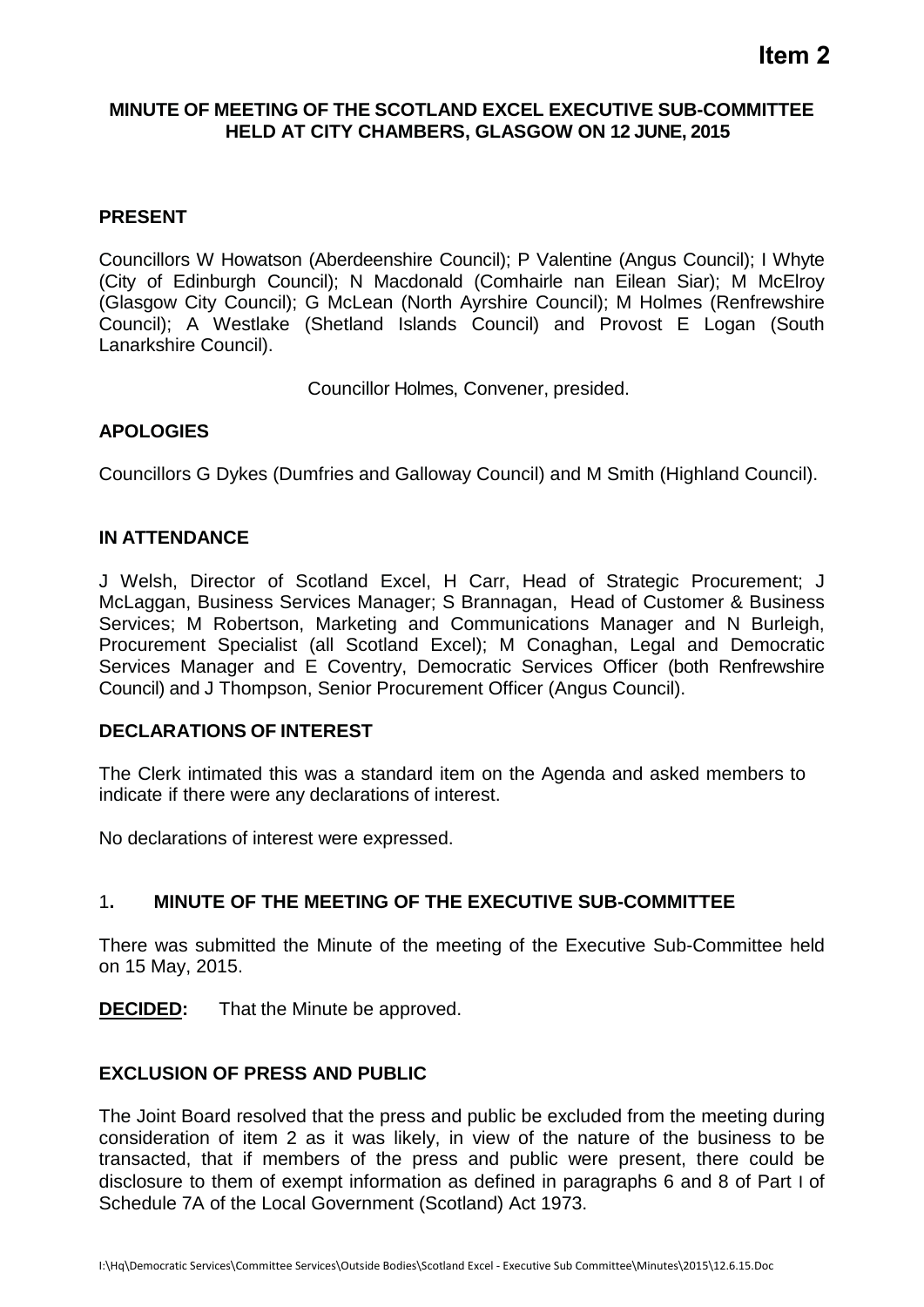## 2. **CONTRACTS**

#### **Supply and Delivery of Community Meals**

There was submitted a report by the Director of Scotland Excel, relative to a second generation framework agreement for the supply and delivery of prepared meals for the provision of community meals service for the period 1 September 2015 until 31 August 2018 with the option to extend for up to 12 months to 1 September 2019.

The key objective of the framework was to provide high quality, appetising meals covering cultural as well as dietary needs, and including special requirements like soft foods or diabetic meals which promoted health and wellbeing. As detailed in Appendix 1, 19 councils had confirmed their intention to participate in the framework. The remaining councils had confirmed that they would not participate due to either having no requirement for community meals service or having their own arrangements in place. However, all member councils were listed in the contract notice as potential participants in order that they may access the framework in the future if required where an offer was received for them.

Councils provided meals services through a number of different models and had different purchasing requirements in addition to varying approaches to customer payment contributions, therefore the tender document was developed to reflect these requirements using the following lots: Bulk delivery of frozen meals to a central distribution point; Delivery of frozen meals to customers at home and Delivery of hot meals directly to customers at home.

The forecast spend for participating local authorities was £3.5m per annum across all three lots.

**DECIDED:** That the business be awarded as follows:

#### **Lot 1 - Bulk Delivery to a Central Distribution Point**

Apetito Limited ICare (GB) Limited MacLean's Bakery (Benbecula) Ltd

#### **Lot 2 - Frozen Delivery Service to Customers at Home Council Nominated Premises**

**Evaluation A - North Lanarkshire** Apetito Limited ICare (GB) Limited Oakhouse Foods Limited

## **Evaluation B - Aberdeen City, City of Edinburgh, Dundee City**

Apetito Limited ICare (GB) Limited Oakhouse Foods Limited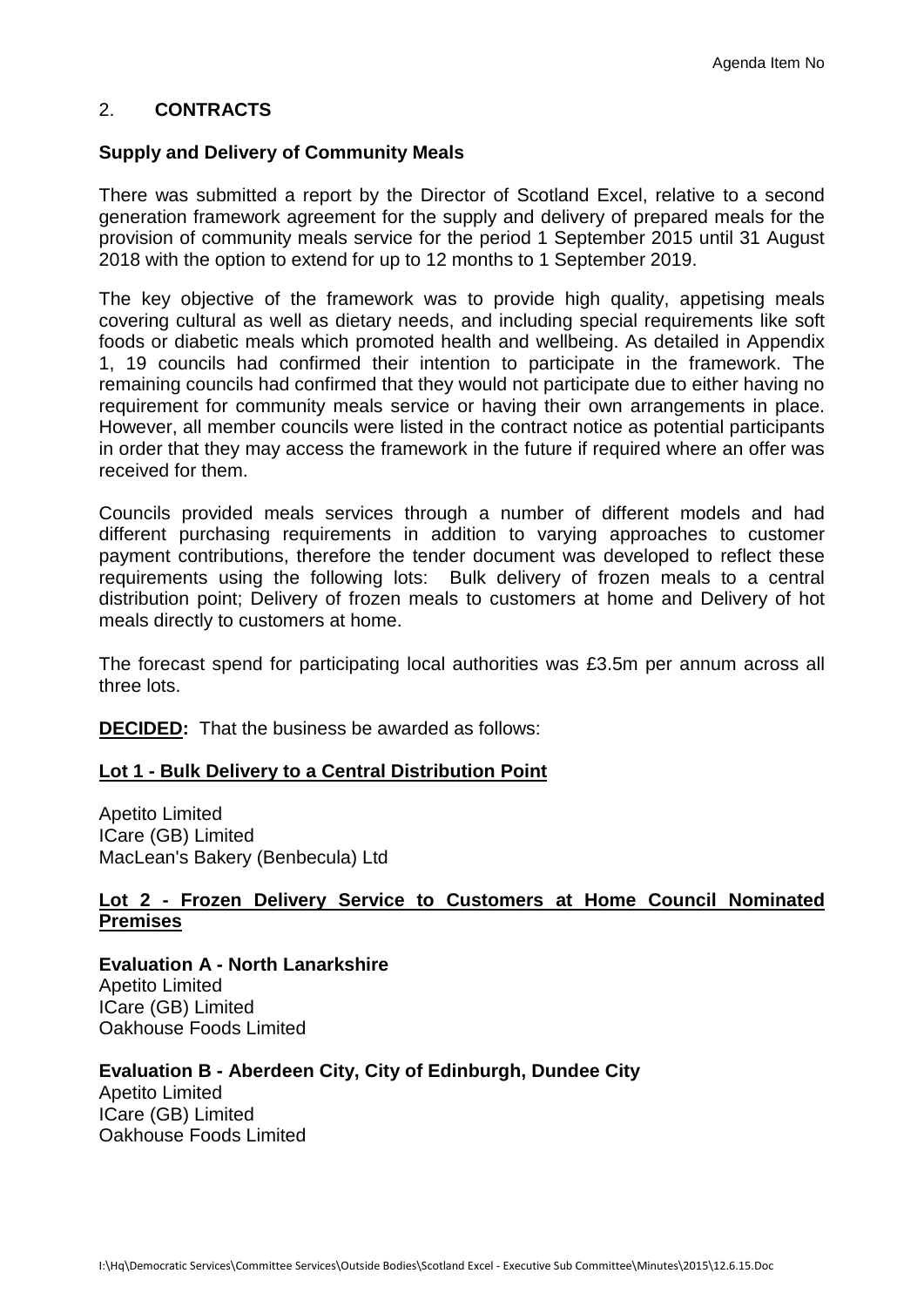**Evaluation C - East Ayrshire** Apetito Limited ICare (GB) Limited Oakhouse Foods Limited

#### **Evaluation D - East Dunbartonshire, East Renfrewshire, Falkirk, Fife, Glasgow, Inverclyde, North Ayrshire, Renfrewshire, South Ayrshire, South Lanarkshire, West Dunbartonshire, West Lothian**

Apetito Limited ICare (GB) Limited Oakhouse Foods Limited

**Evaluation E - Clackmannanshire, East Lothian, Midlothian, Perth & Kinross, Stirling**

Apetito Limited Oakhouse Foods Limited

**Evaluation F - Aberdeenshire, Angus, Dumfries & Galloway, Scottish Borders** Apetito Limited Oakhouse Foods Limited

**Evaluation G – Moray** Apetito Limited

## **Lot 3 - Daily Delivery of Hot Meals to Customers at Home Council Nominated Premises**

**Evaluation A - Aberdeen City, City of Edinburgh, Dundee City, Glasgow** ICare (GB) Limited Apetito Limited

**Evaluation B - East Ayrshire, East Dunbartonshire, East Renfrewshire, Falkirk, Fife, Inverclyde, North Ayrshire, North Lanarkshire, Renfrewshire, South Lanarkshire, West Dunbartonshire, West Lothian**

Apetito Limited ICare (GB) Limited

**Evaluation C - South Ayrshire** ICare (GB) Limited Apetito Limited

**Evaluation D - Angus, Clackmannanshire, East Lothian, Midlothian, Stirling** Apetito Limited

## 3. **DATE OF NEXT MEETING**

The next meeting would be held on 28 August, 2015.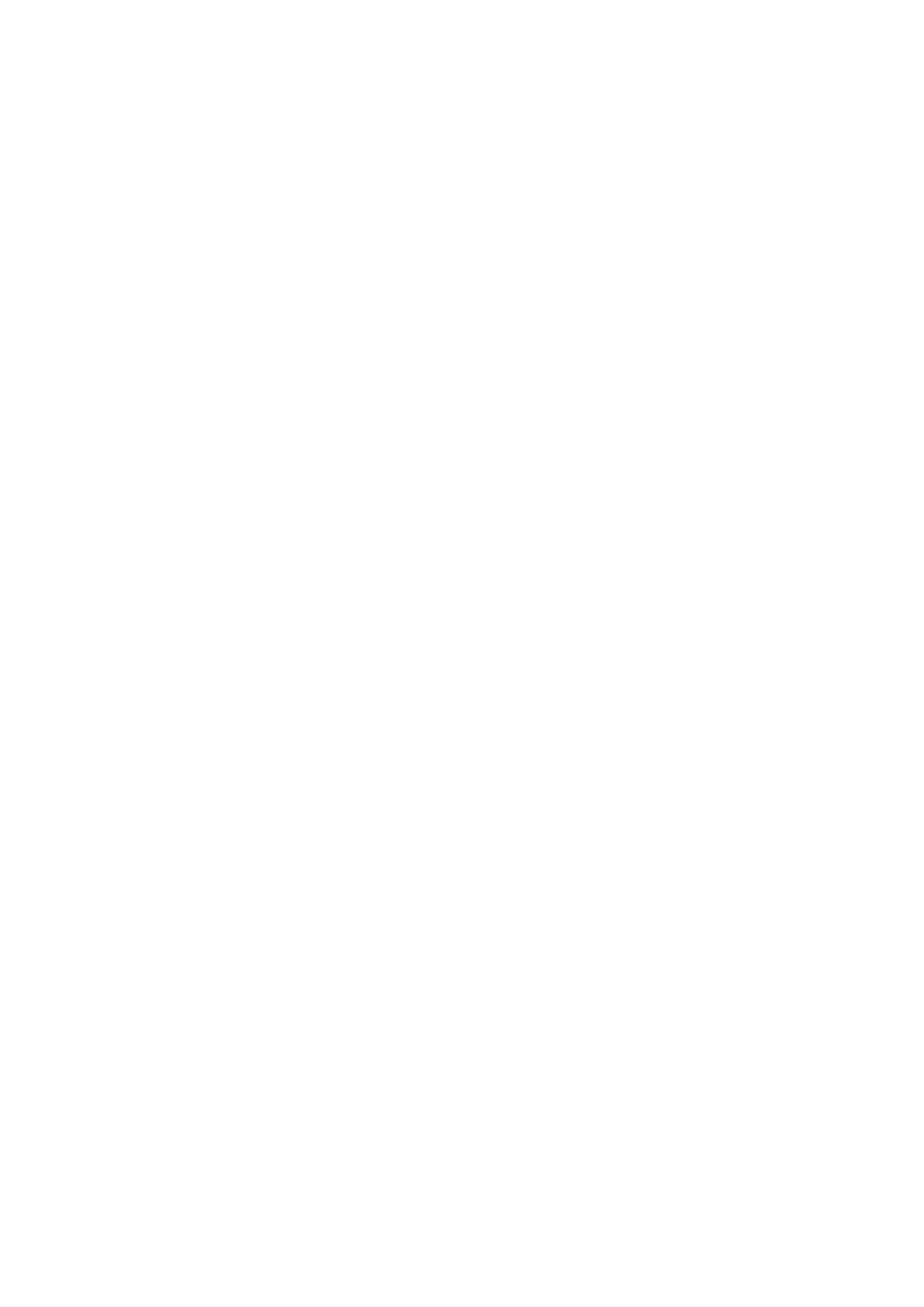

# **Minute of Meeting Scotland Excel Executive Sub-Committee**

| <b>Date</b>            | <b>Time</b> | NVenue\                                    |       |         |      |  |
|------------------------|-------------|--------------------------------------------|-------|---------|------|--|
| Friday, 28 August 2015 | 10:45       | Scotland                                   | Excel | Meeting | Room |  |
|                        |             | Renfrewshire House, Cotton Street, Paisley |       |         |      |  |

## **PRESENT**

Councillors G Dykes (Dumfries & Galloway Council); M McElroy (Glasgow City Council); M Holmes (Renfrewshire Council); Provost E Logan (South Lanarkshire Council) and Councillor A Westlake (Shetland Islands Council).

**BY VIDEO LINK** Councillors W Howatson (Aberdeenshire Council) and P Valentine (Angus Council).

## **CHAIR**

Councillor Holmes, Convener, presided.

## **APOLOGIES**

Councillors N Macdonald (Comhairle nan Eilean Siar); I Whyte (City of Edinburgh Council); B Fernie (Highland Council); and G McLean (North Ayrshire Council).

#### **IN ATTENDANCE**

J Welsh, Director, H Carr, Head of Strategic Procurement, S Brannagan, Head of Customer & Business Services; J Bowles, Senior Procurement Specialist; A Richmond, Senior Procurement Specialist and A Kowalska, Assistant Procurement Specialist (all Scotland Excel); R Lewis, Head of Procurement (Dumfries & Galloway Council) and D Forbes, Finance Manager, Elaine Currie, Senior Committee Services Officer and K Druce, Assistant Committee Services Officer (all Renfrewshire Council).

## **DECLARATIONS OF INTEREST**

There were no declarations of interest intimated prior to the commencement of the meeting.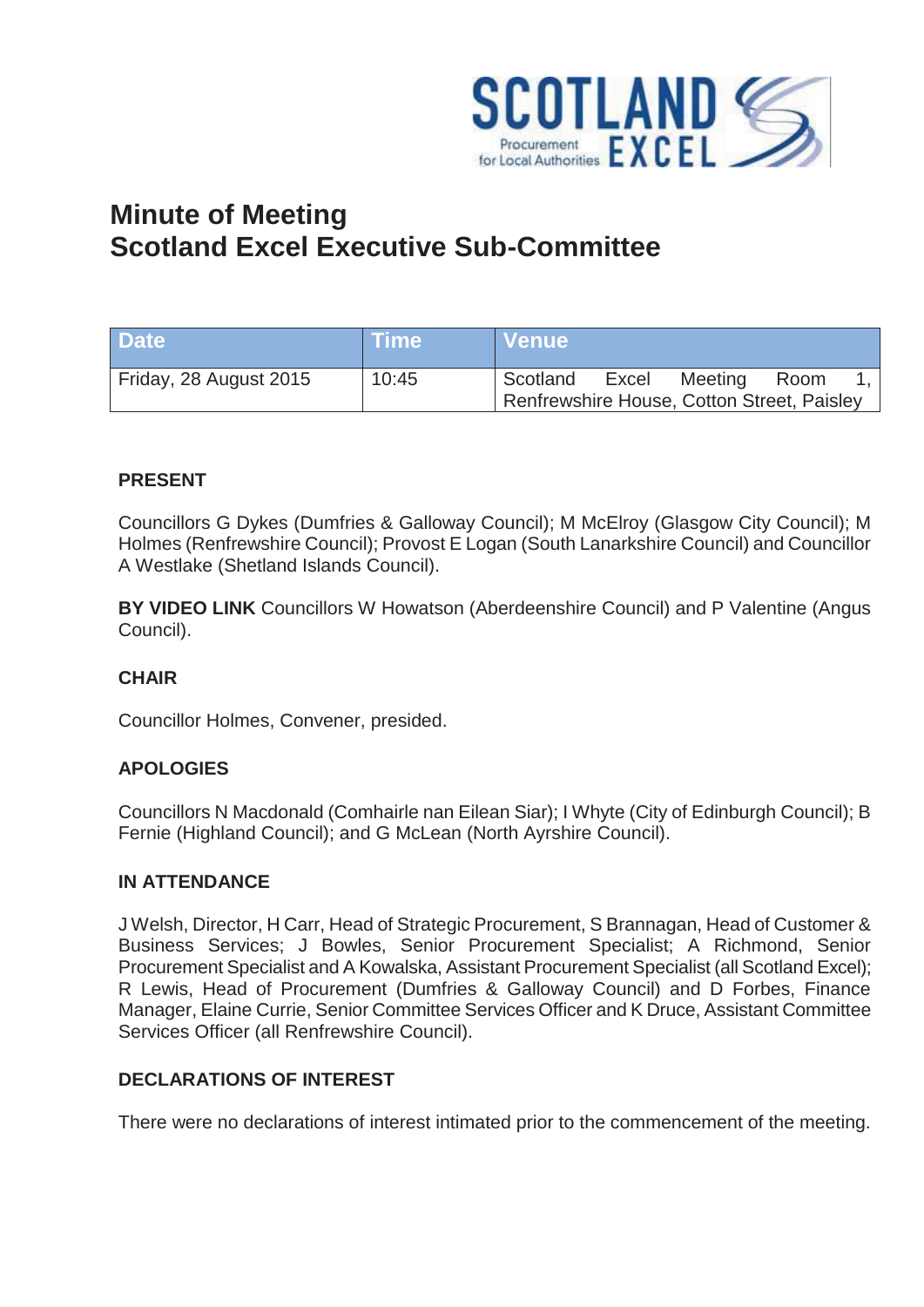## 1 **MINUTE**

There was submitted the Minute of the meeting of the Executive Sub-Committee held on 12 June, 2015.

**DECIDED:** That the Minute be approved.

## 2 **REVENUE BUDGET MONITORING**

There was submitted a revenue budget monitoring report by the Treasurer and Director for the period 1 April to 24 July, 2015.

**DECIDED**: That the report be noted.

## 3 **AUDITED ANNUAL ACCOUNTS 2014/15**

Under reference to item 9 of the Minute of the meeting of the Joint Committee held on 12 June, 2015 there was submitted a report by the Treasurer and Director relative to the annual accounts for the Joint Committee for 2014/15. The report intimated that the Audit Certificate issued by Audit Scotland provided an unqualified opinion that the abstract of accounts presented a true and fair view of the financial position of the Joint Board as at 31 March, 2015, in accordance with the accounting policies detailed in the accounts. A report on the 2014/15 audit by Audit Scotland was also attached to the report and indicated that there were no matters arising from the audit which required specific reporting to members.

Following the introduction of the Local Authority Accounts (Scotland) Regulations 2014 the audited accounts had to be approved for signature by the Executive Sub-Committee no later than 30 September each year. Following approval the audited accounts would be signed by the Director, Convener and Treasurer.

**DECIDED:** That the audited annual accounts 2014/15 be approved for signature and the report by Audit Scotland be noted.

## 4 **EMPLOYEE ABSENCE MANAGEMENT**

There was submitted a report by the Director relative to the sickness absence statistics for Scotland Excel for the period May to July 2015. The Joint Committee had previously agreed that Scotland Excel should work to an absence rate of below 4%. This target aligned Scotland Excel with partner organisations, supported good practice in this area and demonstrated the ongoing commitment to absence management as a key efficiency target.

In line with audit recommendations, the report detailed the breakdown of the current month, the last six months and the last 12 months absence figures; an illustration of the last 12 months in days, percentages and full-time equivalent (FTE).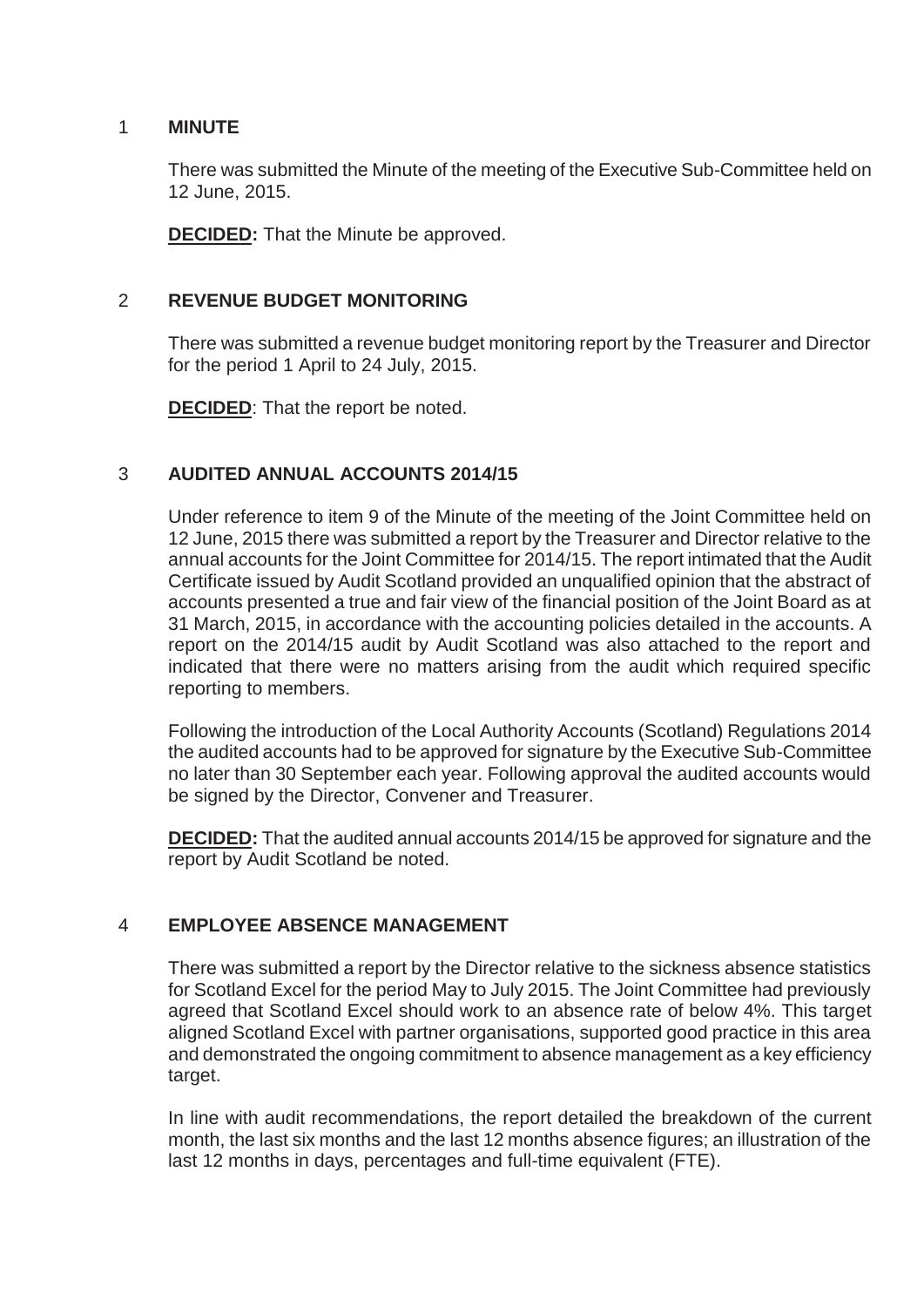The report intimated that Scotland Excel would continue its positive practices, including working with Occupational Health and other support services to support attendance and support staff who had significant health issues.

**DECIDED:** That the report be noted.

## 5 **ASSOCIATE MEMBERSHIP**

Under reference to item 6 of the Minute of meeting of the Sub-Committee held on 15 May, 2015 there was submitted a report by the Director relative to the proposed changes to the fee structure for Associate Membership.

The report intimated that officers had engaged with current and potential new members to implement the changes. The number of members who had intimated their intention to resign had been low and there had been contact from a number of new organisations wishing to explore membership opportunities.

As part of the additional and ongoing work to gather spend data it had become clear that one area of the original proposal submitted to the sub-committee as part of the fee structure report had not offered the opportunity that was initially anticipated. The report proposed that more work be carried out to explore an acceptable and manageable fee for the group of larger, high spending Associate Members and that a revised proposal for the organisations affected would be submitted to a future meeting of the subcommittee. In the meantime the report proposed that the current fees be applied with the normal inflationary increase which would generate income in the region of £18,000. A revised proposal for the organisations affected would be submitted to a future meeting of the Executive Sub-Committee.

## **DECIDED:**

(a) That the actions detailed in the report be approved; and

(b) That a report relative to a revised proposal for the organisations affected be submitted to a future meeting of the Executive Sub-Committee.

## 6 **NATIONAL CARE HOME CONTRACT**

There was submitted a report by the Director relative to the National Care Home Contract arrangements which had been in place since 2006. The arrangements were coordinated by CoSLA, who took the lead role in the annual negotiations with provider representative bodies on both fees and contract variations. All Scottish Councils, with the exception of Shetlands Islands, currently accessed the contract the purchase care home placements and the current rates were in place until March 2016.

The report provided an update on the proposal that Scotland Excel provided councils with procurement and contract management services for the National Care Home Contract, supplementing the existing council contract monitoring. Funding of circa £250k per annum would be required to provide procurement, data analysis, financial accounting and legal skills required to deliver the planned activities to all 32 councils. These resources reflected the significant scale of the older peoples' care home sector in Scotland, which comprised close to 900 care homes and 350 providers.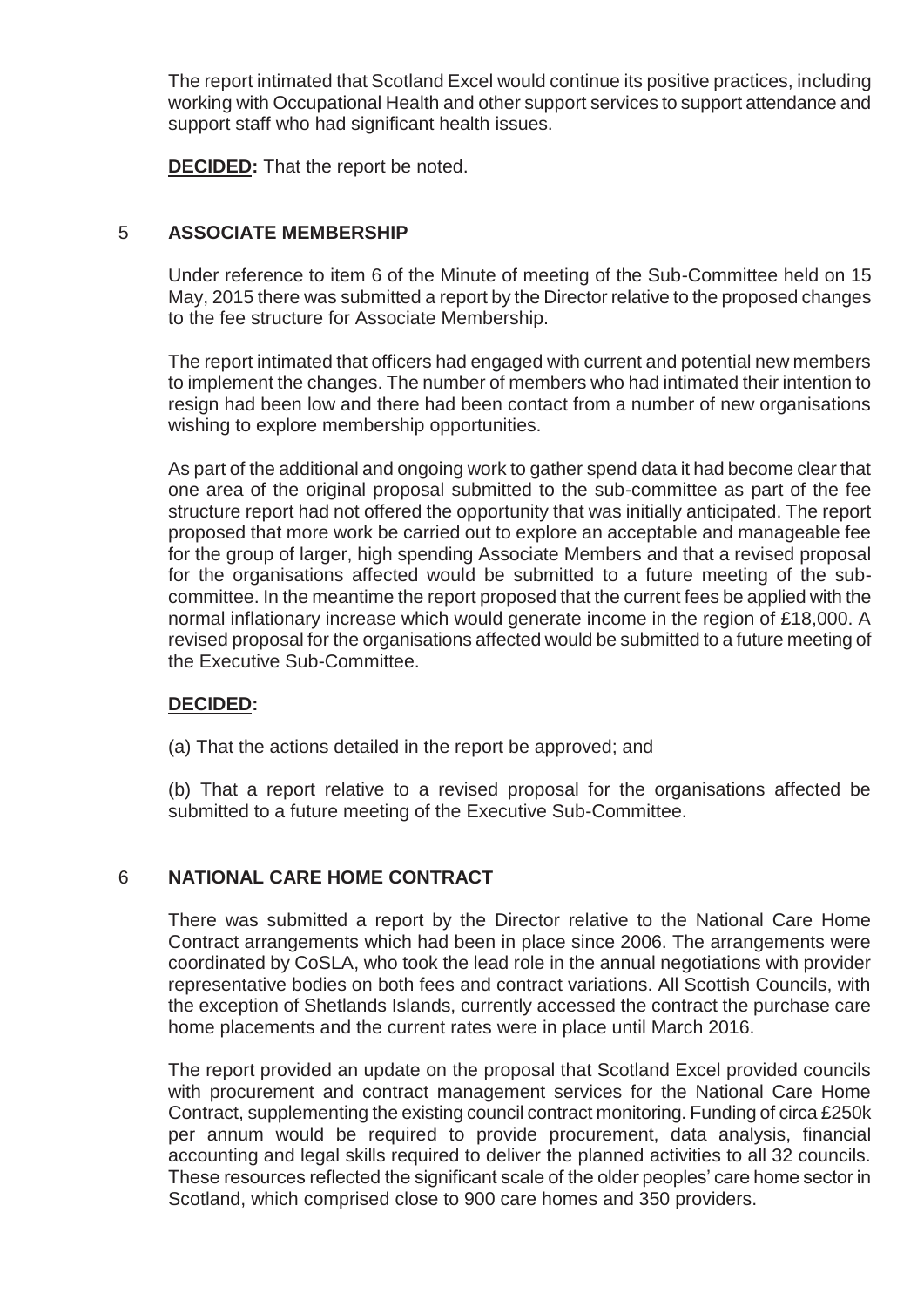In July 2015 Scotland Excel and CoSLA issued a joint letter to 28 councils seeking support for the proposal that Scotland Excel would provide a range of predetermined procurement and contract management services to complement local contract monitoring activities.

Responses had been received from 30 councils, with 23 councils supporting the proposals (subject to some caveats that needed to be discussed further) and 8 not supporting the proposals.

A meeting was also held with the Scottish Local Government Partnership (SLGP) members to establish their views on the proposal as these councils represented a significant proportion of the overall care home placements currently made under the National Care Home Contract.

During a period of sustained financial constraint, Scotland Excel would not request any further contribution from supporting councils to meet the shortfall from those councils not supportive of the proposal, however, this necessitated a review of the full range of activities originally proposed.

Scotland Excel's planned procurement and contract management service would include an analysis of the available procurement options for the future contracting of care homes for older people. A report on the procurement options would be submitted to a future meeting of the Executive Sub-Committee when the analysis had been concluded.

## **DECIDED:**

(a) That the level of support from councils in respect of the proposal for Scotland Excel to provide supplementary contract management services be noted;

(b) That Scotland Excel move forward to work with those councils supportive of the contract management proposal;

(c) That the development of a procurement strategy by Scotland Excel be approved;

(d) That it be noted that Scotland Excel was in continued dialogue with both CoSLA and SLGP regarding the future contracting for care home services for older people; and

(e) That a report relative to the procurement options be submitted to a future meeting of the Executive Sub-Committee once the analysis had been concluded.

## 7 **UPDATE ON PERFORMANCE MEASUREMENT AGAINST THE SCOTLAND EXCEL OPERATING PLAN**

Under reference to item 4 of the Minute of meeting of the Joint Committee held on 12 June, 2015 there was submitted a report by the Director relative to Scotland Excel's operating plan and supporting key performance indicators (KPIs).

The report intimated that from the one year operating plan, a suite of 10 KPIs across the four goals had been derived which would be used to report overall performance against the plan. These KPIs would ensure clear and concise reporting on an ongoing basis and would be reported quarterly. The operating plan KPIs formed the appendix to the report.

**DECIDED:** That the report be noted.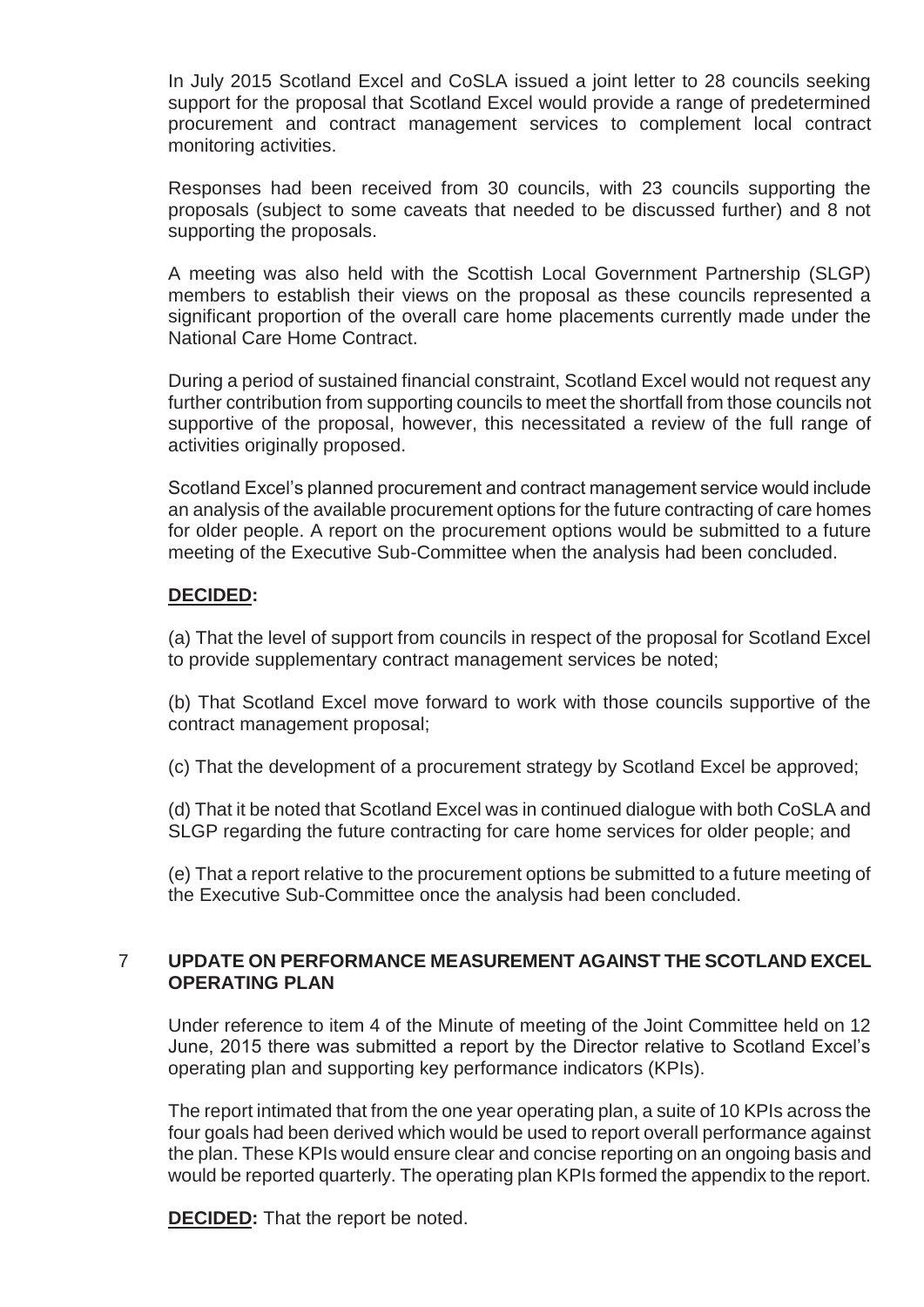## 8(a) **CONTRACT: BUILDINGS RELATED ENGINEERING CONSULTANCY**

There was submitted a report by the Director relative to the national collaborative framework for the provision of building related engineering consultancy services which encompassed mechanical, electrical, civil and structural engineering activities including inspection, feasibility and design for the period 1 October, 2015 to 30 September, 2017, with the option to extend up to a further two years until 30 September, 2019.

The report intimated that this framework would provide an efficient method of engaging external consultancy for services commonly used across councils which in turn would realise benefits for both councils and consultants in terms of cost savings and the adoption of best practice. The NEC3 Professional Services Contract 2013 and the NEC3 Professional Services Short Contract 2013 formed the terms and conditions on which councils would contract.

Twenty six councils and the Advance Procurement for Universities and Colleges (APUC) had confirmed their intention to participate in the framework from the start date and a further four councils had confirmed they may participate once their current contractual arrangements expired.

The framework had been advertised at £40m over the maximum period of four years. The value of work awarded under the framework would be dependent on the level of funding councils received and their ability to utilise internal resources. It was anticipated that spend would be lower in the initial two years of the framework and would increase in the later years.

## **DECIDED:**

(i) That, based on the evaluation undertaken on the criteria set out in the report, the multi-supplier framework agreement be awarded to 29 consultants across the two lots as detailed in Appendix 3 to the report; and

(ii) That it be noted that the range of recommended consultants awarded to each council varied from eight to fourteen consultants per lot with councils being able to utilise between three and eight consultants for each category. This would provide best value to councils by ensuring that there was sufficient competitive capacity and full geographical and service coverage to meet operational requirements.

## 8(b) **CONTRACT: DEMOLITION SERVICES**

There was submitted a report by the Director relative to the national collaborative framework for the provision of demolition services for the period 1 October, 2015 to 30 September, 2017 with an option to extend for up to 24 months to 30 September 2019.

The Director intimated that she wished to withdraw this report.

**DECIDED:** That it be noted that this report had been withdrawn.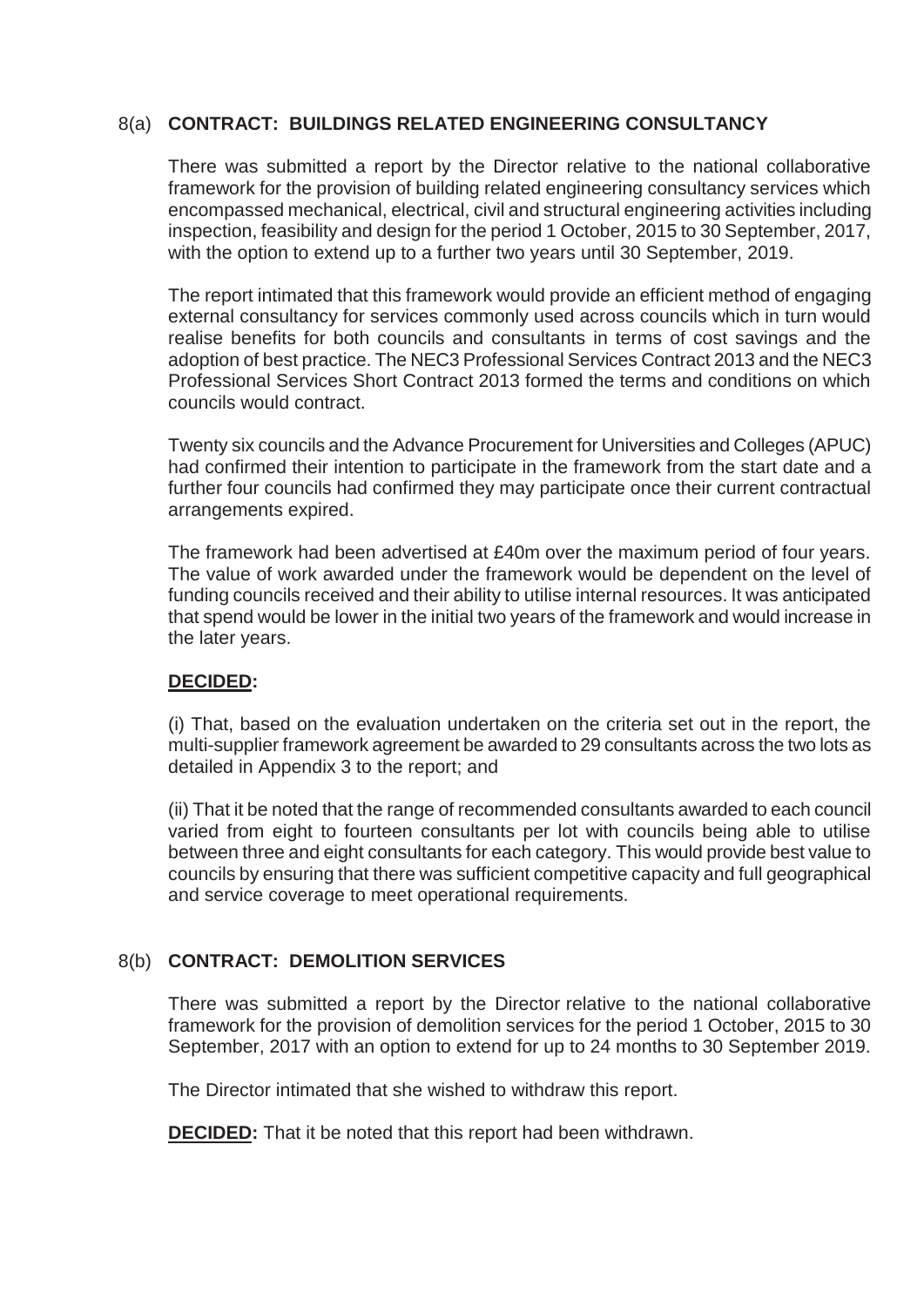## 9 **UPDATE ON COMMUNITY MEAL POST TENDER NEGOTIATIONS**

Under reference to item 2 of the Minute of the meeting of this Sub-Committee held on 12 June, 2015 there was submitted a report by the Director relative to an update on the tender negotiation process in relation to the community meals contract and the outcomes achieved.

The report intimated that Scotland Excel had invited the three suppliers who were recommended for award on Lot 1 and the councils affected by the proposed increases to post tender negotiation meetings. Following this process, the overall estimated increased cost of the framework was now approximately 2.69% per annum across the participating councils, based on current spend forecast, as detailed in the appendix to the report. This was a reduction from the 3.67% on cost presented to the Executive Sub-Committee on 12 June, 2015.

## **DECIDED:**

(a) That the update report on post tender negotiations be noted; and

(b) That the updated participation, spend and savings, which formed the appendix to the report, be noted.

## 10 **DATE OF NEXT MEETING**

**DECIDED:** That it be noted that the next meeting of the Executive Sub-Committee would be held on 2 October, 2015 at 10.45 am.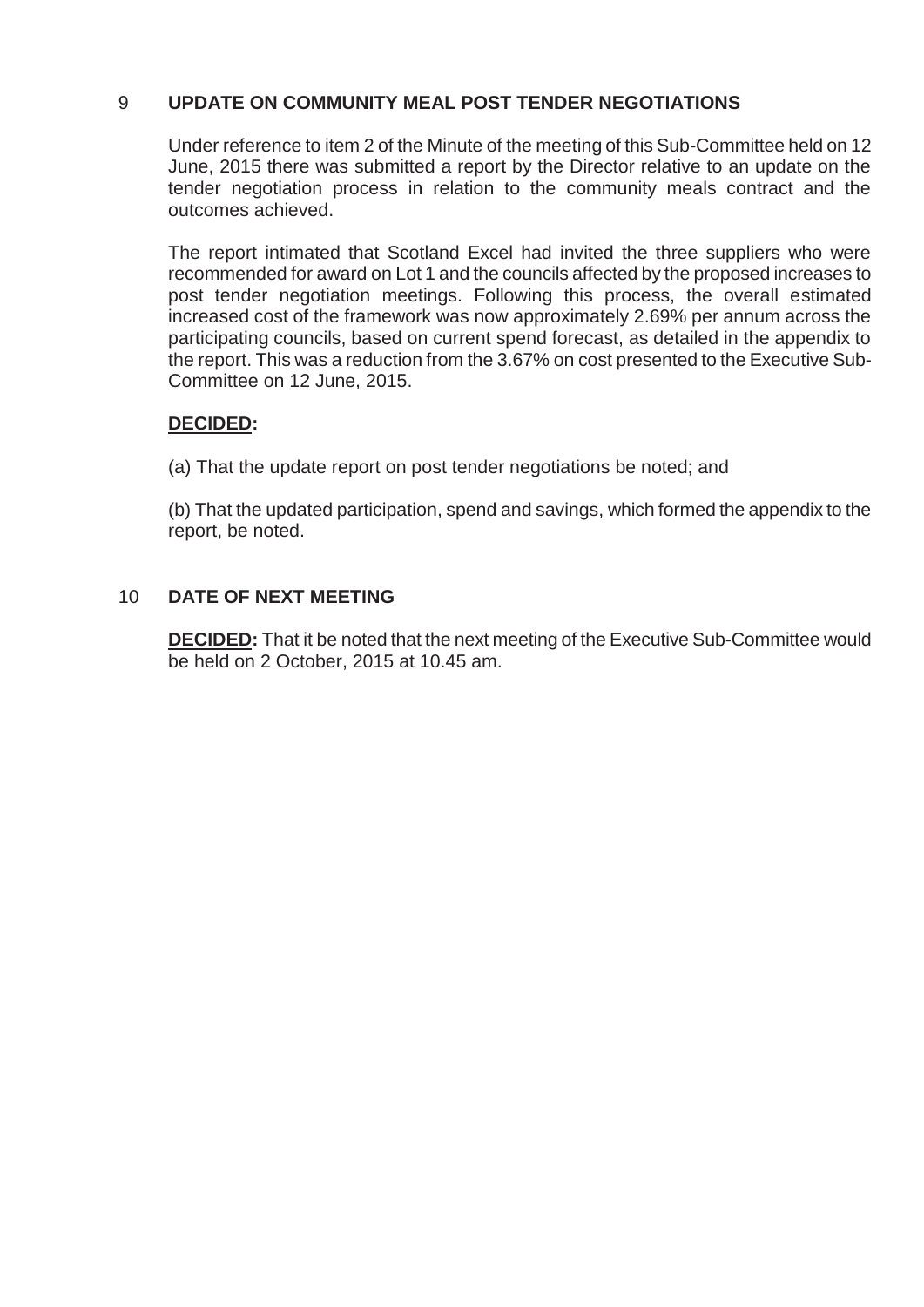

# **Minute of Meeting Scotland Excel Executive Sub Committee**

| <b>Date</b>            | <b>Time</b> | ∣ Venue                                                                      |
|------------------------|-------------|------------------------------------------------------------------------------|
| Friday 2 October, 2015 | 10.45am     | Scotland Excel Meeting Room 1,<br>Renfrewshire House, Cotton Street, Paisley |

## **PRESENT**

Councillors M McElroy (Glasgow City Council); B Fernie (Highland Council); M Holmes (Renfrewshire Council); Provost E Logan (South Lanarkshire Council) and Councillor A Westlake (Shetland Islands Council).

## **CHAIR**

Councillor Holmes, Convener, presided.

## **BY VIDEO LINK**

Councillors P Valentine (Angus Council) and I Whyte (City of Edinburgh Council).

## **APOLOGIES**

Councillors W Howatson (Aberdeenshire Council); N Macdonald (Comhairle nan Eilean Siar); G Dykes (Dumfries & Galloway Council); A Craik (Fife Council); and G McLean (North Ayrshire Council).

## **IN ATTENDANCE**

J Welsh, Director, H Carr, Head of Strategic Procurement, S Brannagan, Head of Customer & Business Services; D Pettigrew, Procurement Coordinator; L Jones, PA to Director; S Irvine, Graduate Trainee; and Z Brown, Graduate Trainee (all Scotland Excel); and D Forbes, Finance Manager, E Currie, Senior Committee Services Officer and K Druce, Assistant Committee Services Officer (all Renfrewshire Council).

## **DECLARATIONS OF INTEREST**

There were no declarations of interest intimated prior to the commencement of the meeting.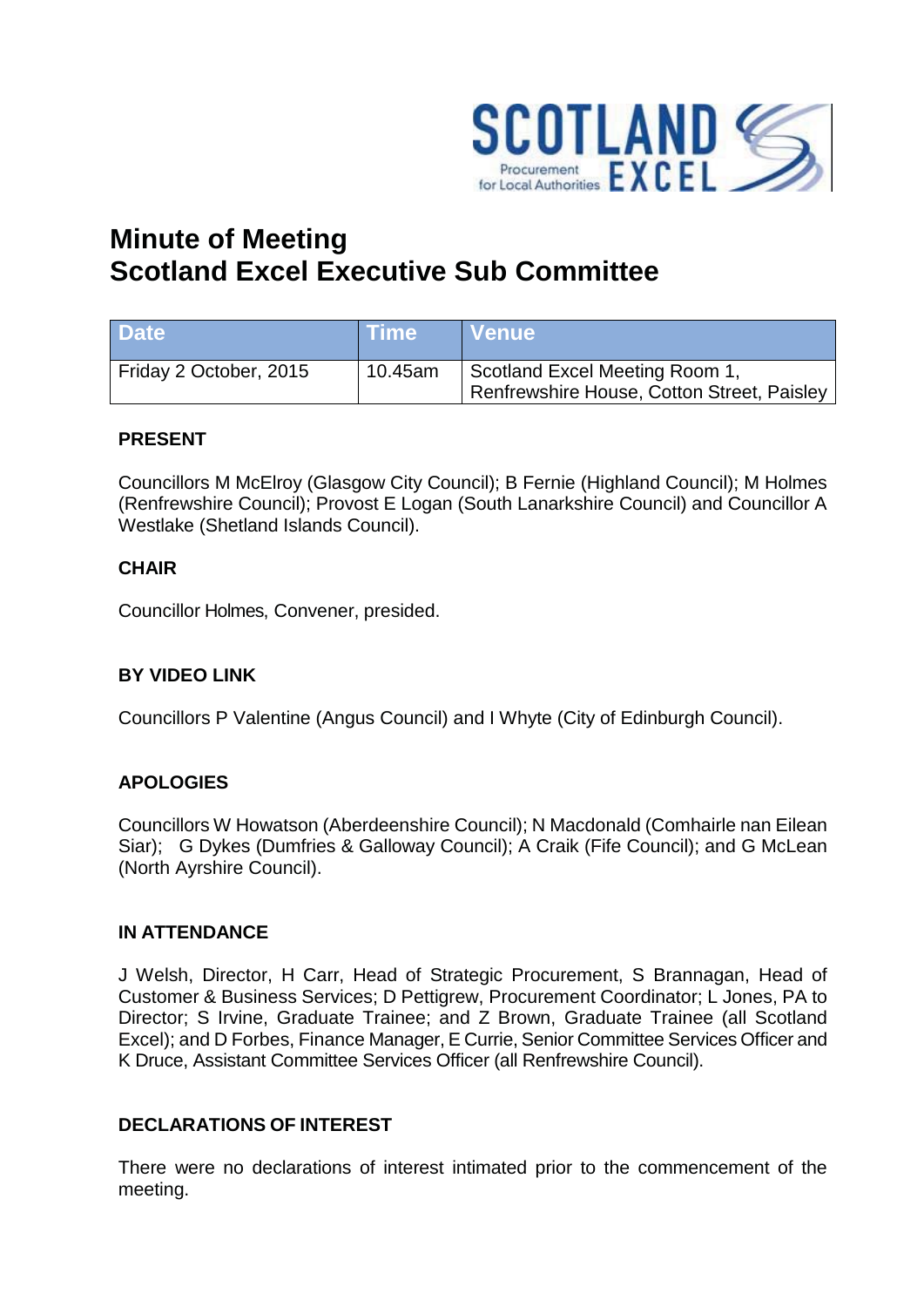## 1. **MINUTE OF THE MEETING OF THE EXECUTIVE SUB-COMMITTEE**

There was submitted the Minute of the meeting of the Executive Sub-Committee held on 28 August, 2015.

**DECIDED:** That the Minute be approved.

## 2. **REVENUE BUDGET MONITORING**

There was submitted a revenue budget monitoring report by the Treasurer and Director for the period 1 April to 21 August, 2015.

**DECIDED:** That the report be noted.

## 3 **CONTRACT - DEMOLITION SERVICES**

There was submitted a report by the Director of Scotland Excel relative to the national collaborative framework for the provision of demolition services for the period 1 October 2015 to 30 September 2017 with an option to extend for up to 24 months to 30 September 2019.

The report indicated that the framework was split into 3 lots and that the estimated combined spend for all was approximately £16m per annum across the Councils who had confirmed intentions to participate in this. This equated to approximately £64m over the term of the framework including the extension period. To date 30 councils had confirmed participation in the framework. Dundee City and Midlothian councils had their own contractual arrangements in place. All member councils, however, were listed in the EU contract notice as potential participants and could access the framework in future if required.

## **DECIDED:**

(a) That, based on the evaluation undertaken on the criteria set out in the report, the multi-supplier framework agreement be awarded to 22 suppliers across the three lots as detailed in Appendix 3 to the report; and

(b) That it be noted that the range of recommended suppliers awarded to each council varied from two to ten suppliers per lot. This would provide best value to councils by ensuring that there was sufficient competitive capacity and full geographical and service coverage to meet operational requirements.

## 4. **CONTRACT – SUPPLY AND DELIVERY OF PLUMBING AND HEATING MATERIALS**

There was submitted a report by the Director of Scotland Excel relative to the national collaborative framework for the provision of plumbing material to replace the current framework which expired on 30 November 2015. The new framework would operate for the period 1 December 2015 to 30 November 2018 with an option to extend for up to 12 months to 30 November 2019.